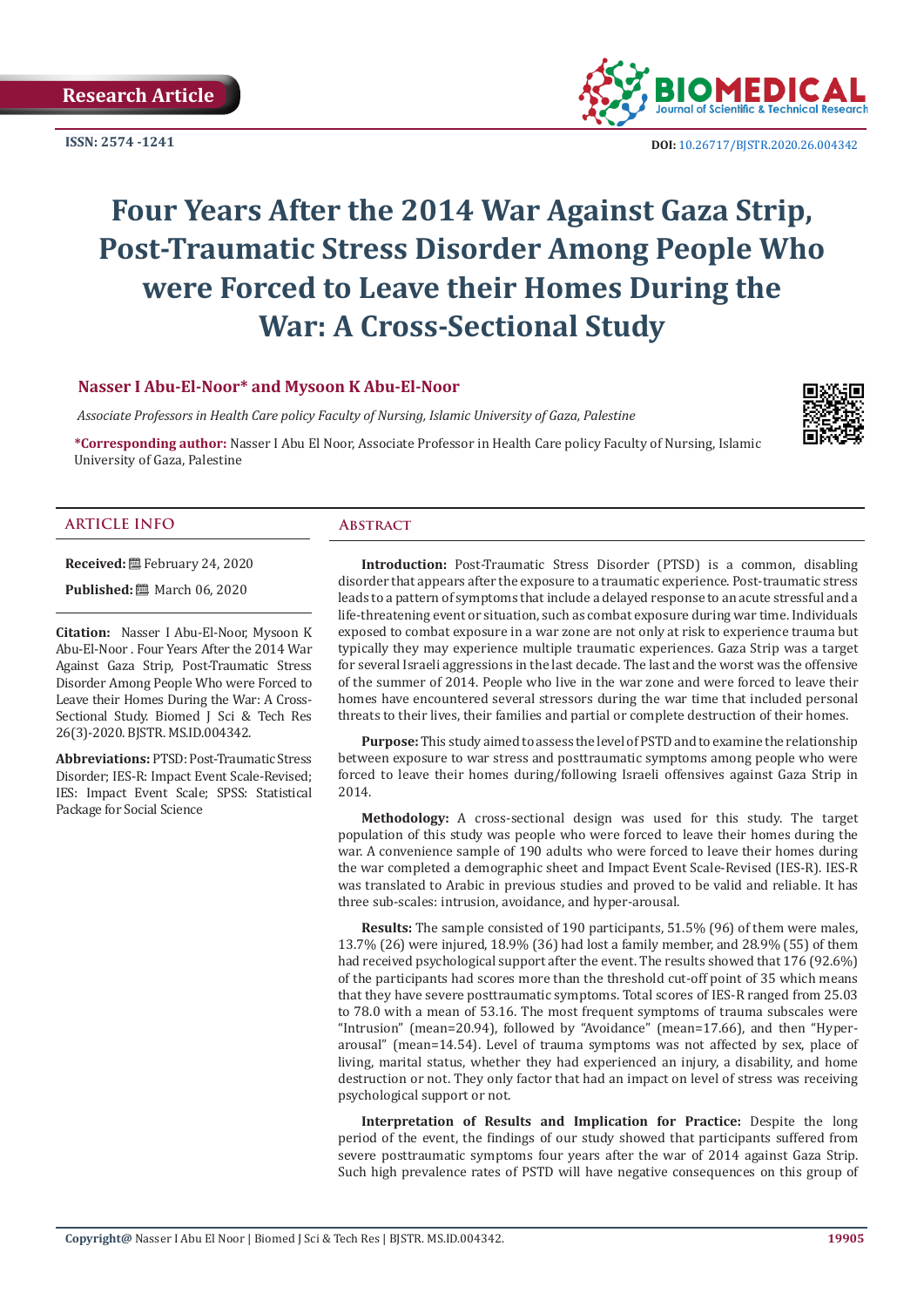people including negative health outcomes, social and family relationship, and adverse psychological disorders such as acute depression, anxiety, and psychosocial disorders. This level of trauma warrants intervention programs, including counselling, to reduce stress and trauma among this vulnerable group.

**Purpose:** This study aimed to assess the level of PSTD and to examine the relationship between exposure to war stress and posttraumatic symptoms among people who were forced to leave their homes during/following Israeli offensives against Gaza Strip in 2014.

## **Introduction**

In the last decade, Israel waged three wars against Gaza Strip. The last war of August 2014 was the worst and the most devastating. It continued for 51 days during July and August 2014. According to a report issued by OCHA (United Nations Office for Coordination of Humanitarian Affairs) which was issued about one week after ceasefire, the war left 2131 deaths (1,473 have been identified as civilians, including 501 children, according to preliminary assessments). About 18,000 housing units were either destroyed or severely damaged, leaving approximately 108,000 people homeless. Moreover, there were approximately 110,000 internally displaced persons who stayed in UNRWA emergency shelters and with host families. Exposure to traumatic events, such as war and displacement from own houses, leads to stress and mental problems [1-3]. According to (Andreasen 2011), such stressors can induce a final common pathway that is expressed by a variety of autonomic/ physiologic, cognitive, and emotional symptoms that occur in response to a severe stressor. Such stressors may lead to a variety of several mental disorders such as depression, anxiety, somatoform disorders, psychosis, substance use disorders, impairment in social functioning, work impairments, and Post-Traumatic Stress Disorder (PTSD) [4-8].

Post-traumatic stress disorder is a common, disabling disorder that appears after the exposure to a traumatic experience [9]. It was defined by (Andreasen 2011) as "a syndrome, defined by a characteristic set of physiological (autonomic) and cognitive and emotional symptoms, that occurs after exposure to severe physical and emotional stress." Post-traumatic stress leads to a pattern of symptoms that include a delayed response to an acute stressful and a life-threatening event or situation, such as combat exposure during war time [10,11]. These symptoms may appear either during or immediately after the occurrence of the event, or several days later. The symptoms include initially intense fear, helplessness, or horror. Later, the individual develops a response to the stressful event that is characterized by persistently re-experiencing the event, with resultant symptoms of numbness, avoidance and hyperarousal [12]. After exposure to a stressful or a traumatic event, one usually experiences agitation, anxiety and sleep disturbance [13]. Half of those who experience posttraumatic nightmares may have dreams that exactly replicate the traumatic event [13-16]. Moreover, they may have trouble in concentration, and they try

to avoid reminders of the event. In the last two decades, research revealed that traumatic events occur far more often than what it was previously assumed [17,18] and that PTSD is a highly prevalent condition with great impact on human and society well-being and costs [19].

PTSD is characterized by three main clusters of symptoms: Re-experiencing, Avoidance, and Hyperarousal symptoms. Reexperiencing symptoms are characterized by intrusive memories, nightmares, flashbacks, and psychological and physiological reactivity when encountering traumatic events. Avoidance symptoms include avoiding thoughts and activities associated with traumatic experiences, inability to recall aspects of the traumatic event, diminished interest, emotional detachment, restricted affect, and a sense of foreshortened future. Hyperarousal symptoms of PTSD include consist of disturbance, irritability/anger, difficulty concentrating, hypervigilance, and an exaggerated startle response [5]. Individuals exposed to combat exposure in a war zone are not only at risk to experience trauma but typically they may experience multiple traumatic experiences [20,21]. Research conducted after various military conflicts has shown that military personnel were subject to considerable risk for mental health problems, including, major depression, substance abuse, impairment in social functioning, work impairments,

PTSD and increased use of health care services [22]. Studies within the Palestinian context related to trauma are limited. They were limited to studying PTSD among children and adolescents [23-30] health care providers [31-34] and a few numbers of studies about adults [36-40]. Despite the abundant studies about PTSD, only a few numbers of them have systematically examined the effect of health care providers and hospital personnel's exposure to extreme stress [38,39]. In a previous study, we aimed to assess the level of PTSD and to examine the relationship between exposure to war stress and posttraumatic symptoms among health care providers following Israeli offensives against Gaza Strip in 2014. Data were collected three months after the offensives. Results revealed that 89.8% of participants suffered from PTSD. In this study, we aimed to examine if there were any changes of our previous results after two years of the war. People who live in the war zone and were forced to leave their homes have encountered several stressors during the war time that included personal threats to their lives, their families and partial or complete destruction of their homes.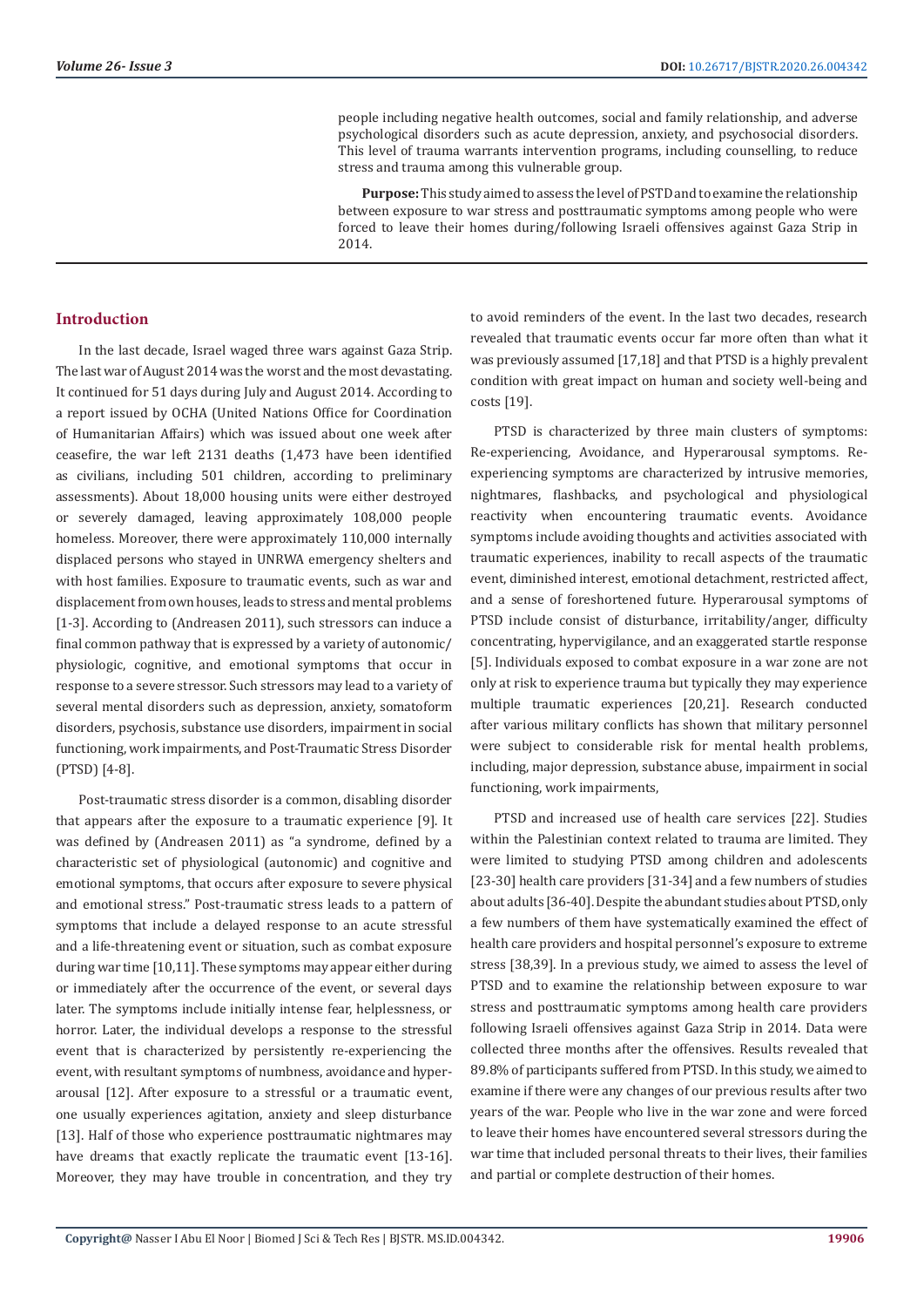## **Materials and Methods**

A cross-sectional design was used to conduct this study. The target population for the study was all adult individuals who were forced to leave their homes during/following the war of August 2014 against Gaza Strip. A snow-ball technique was used to recruit participants. Organizations that take care of war victims were contacted to recruit participants. Nursing students, friends, and colleagues were asked to recruit participants. The result was a convenience sample of 190 participants. Data were collected in the period between August and December 2018.

#### **Instrument**

The Impact Event Scale-Revised (IES-R) [41] was used in this study. The original Impact Event Scale (IES) predated the introduction of the diagnosis of PTSD. It is comprised of 15 items that measure two symptom clusters of PTSDs; seven items measure intrusions and eight items measure avoidance related to a negative event [42-45]. The revision of the original IES was done by Weiss and Marmar to better match the DSM-IV criteria for PTSD. As a result, a third cluster of symptoms that consists of seven items (hyperarousal subscale) was added to the original IES and its now known as IES-R.The IES-R is a self-report questionnaire that consists of 22 items measuring post-traumatic stress symptoms in three clusters: intrusion (seven items), avoidance (eight items) and hyperarousal (seven items). Participants were asked to rate how frequently each symptom was distressing for each participant during the past seven days with respect to the specified potentially stressful event on a 5-point Likert scale (where 0 - not at all, 1= a little bit, 2 = moderately, 3 = quite a bit, and 4 = extremely).

The IES-R has demonstrated good psychometric properties [46]. Briere reported that the internal consistency of the three subscales were found to be very high, with intrusion Cronbach's alphas ranging from 0.87 to 0.92, avoidance Cronbach's alphas ranging from 0.84 to 0.86, and hyperarousal Cronbach's alphas ranging from 0.79 to 0.90. Currently, IES-R is considered one of the most widely used measures to assess posttraumatic stress symptoms [47]. The cut-off score for IES-R varies between 22 and 44 with a score above the cut-off indicating a person at a high risk for psychological problems [48-50]. Considering the variations of cut-off points used in different studies in different groups of participants and different cultures, the investigators chose a cut-off point of 35 for severe posttraumatic symptoms. Choosing a score of 35 as a cut point was because it relatively falls in the middle of the recommended range between 22 and 44. Moreover; it was used in a similar study by Alhajjar, (2014) and in our previous study [51].

The instrument was translated into the Arabic language by two independent bilingual researchers and was used in two previous studies aimed to measure PTSD among health care providers following the 2014 war [52-57]. Then the two Arabic versions were compared, and double checked for accuracy until common

agreement about a final translation was agreed upon. Conceptual rather the literal meaning was the goal of the translation. The final Arabic version was then back translated into the English language by a third bilingual researcher. Back-translation is a standard procedure for translating a research questionnaire from English to other languages [58]. Reliability Coefficients (Cronbach's Alpha) of the Arabic IES-R subscales were: 0.817, 0.779, 0.713 respectively, and 0.892 for total IES-R [59,60].

# **Statistical Analysis**

The Statistical Package for Social Science (SPSS) version 22 was used to analyze data. Data were cleaned and checked for meeting statistical assumptions for normal distribution and homogeneity. Data analysis procedures included basic descriptive statistics (mean, range, standard deviation, and percentage) and frequency distribution tables. ANOVA and t test were used to compare means. Pearson's correlation was used to test correlations among study variables.

## **Ethical Considerations**

Prior to conducting this research study, approval of the research committee at the Palestinian Ministry of Health was obtained. After explaining the purpose of the study and reassuring participants about confidentiality of data, each participant was asked to sign a consent paper prior to participation.

# **Results**

## **Characteristics of Participants**

The sample consisted of 190 participants. Age of participants ranged between 18 and 75 years with a mean of 28.75  $(\pm 10.55)$ and 96 (51.5%) of t were males. Only 26 (13.7%) participants reported that they were injured during the war. One participant (3.7%) described his injury as severe while the others described their injuries as moderate (n= 18, 66.7%) or mild (n=8, 29.6%). 36 (18.9%) had lost a family member. Only 29 (15.7&) participants reported that their houses were not destroyed while 109 (58.9%) reported partial destruction of their houses and 46 participants had a complete destruction of their houses. Finally, only 55 (28.9%) of the participants had received psychological support after the event. Table 1 summarizes demographic characteristics of the participants.

## **Analysis of IES-R Scale**

The results of our study revealed that the great majority of the participants (N=174, 91.6%) had scores more than 35 (threshold cut-off) on IES-R scale. The mean for the total score of IES-R scale was 53.12 (±10.92) and values ranged between 25.03 and 78.0. Table 2 summarizes the results of the IES-R scale and its subscales. The highest mean of the subscales belongs to "Intrusion" (mean=20.95) followed by "Avoidance" (mean=17.66) while the least frequently reported symptoms were related to hyper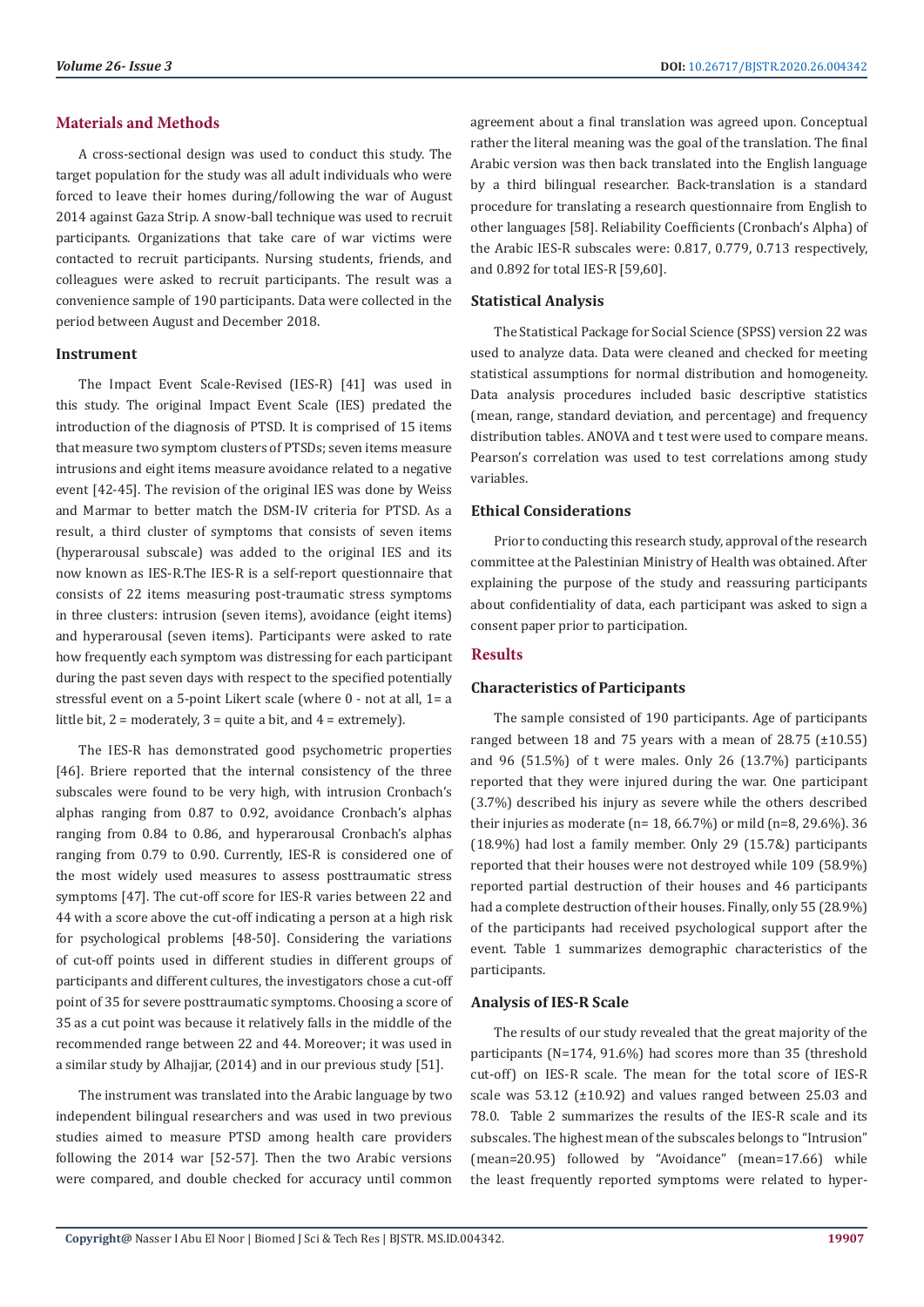arousal subscale (mean=14.54). Table 3 shows the results for each item of the IES-R scale. The highest scores for the most stressful symptoms of trauma, as ranked by the participants, were "I had waves of strong feelings about it" (mean=3.24), followed by "I felt watchful or on-guard" (mean=3.03), and "Pictures about it popped

up into my mind" (mean=3.03). The least frequent symptoms of trauma were "Reminders of it caused me to have physical reactions, such as sweating, trouble breathing, nausea or a pounding heart" (mean=1.70) and "My feelings about it were kind of numb" (mean=1.72).

**Table 1:** Characteristics of participants.

| Variable                       |                     |                | Percentage |  |
|--------------------------------|---------------------|----------------|------------|--|
| Sex                            | Male                | 96             | 51.5       |  |
|                                | Female              | 94             | 49.5       |  |
|                                | Single              | 86             | 45.3       |  |
| Marital status                 | Married             | 94             | 49.5       |  |
|                                | Divorced            | $\overline{7}$ | 3.7        |  |
|                                | Widowed             | 3              | 1.6        |  |
|                                | Gaza                | 70             | 37         |  |
|                                | North               | 39             | 20.6       |  |
| Place of living (governorate)  | Midzone             | 28             | 14.8       |  |
|                                | Khanyounis          | $\mathbf{1}$   | $.5\,$     |  |
|                                | Rafah               | 51             | 27.0       |  |
|                                | Yes                 | 26             | 13.8       |  |
| Was injured                    | No                  | 162            | 86.2       |  |
| A family member was injured    | Yes                 | 41             | 23.0       |  |
|                                | No                  | 137            | 77.0       |  |
| Lost a family member           | Yes                 | 36             | 19.9       |  |
|                                | No                  | 145            | 80.1       |  |
| Received psychological support | Yes                 | 55             | 29.7       |  |
|                                | No                  | 130            | 70.3       |  |
|                                | No                  | 29             | 15.7       |  |
| Home was destroyed             | Partially destroyed | 109            | 58.9       |  |
|                                | Totally destroyed   | 46             | 24.9       |  |

**Table 2:** Means and standard deviations of trauma symptoms by subscales.

|                    | Mean  | <b>Std. Deviation</b> | <b>Minimum</b> | <b>Maximum</b> | <b>Cronbach's Alpha</b> |
|--------------------|-------|-----------------------|----------------|----------------|-------------------------|
| Intrusion          | 20.95 | 5.23                  | 4.00           | 32.00          |                         |
| Avoidance          | 17.66 | 4.89                  | 4.00           | 30.00          |                         |
| Hyper-arousal      | 14.54 | 4.123                 | 2.00           | 24.00          |                         |
| <b>Total IES-R</b> | 53.06 | 11.00                 | 24.00          | 78.00          |                         |

#### **Association Between Study Variables and PTSD**

Table 4 depicts the association between study variables and IES-R scores and its sub-domains. Independent t test revealed that there were no statistically significant differences between the means of IES-R score or its subdomains among participants in many variables including sex, marital status, or was injured or not during the war (Table 4). On the other hand, variables such as having a family injured, losing a family member and receiving psychological support were found to have impact on IES-R score and all or some of its domains. Moreover, ANOVA test revealed that place of living and degree or home destruction had no impact on IES-R score and its domains. Correlation results revealed that there

was no correlation between age of participants and total IES-R and its three subscales.

# **Discussion**

This study reveals that people who were displaced from their homes during the 2014 war still suffer from PTSD after four years of the war. Our results revealed that 91.6% had a score of more than 35 (the cut-off point) on the IES-R scale. The levels of PTSD reported in this study are amongst the highest levels reported in other parts of the world who were affected by wars and other armed conflicts. For example, rates of PTSD among Guatemalan refugees in Mexico were reported at 11.8% of the participants after 20 years of the war and 4.6% among Karenni refugees living in the Thai-Burma border [61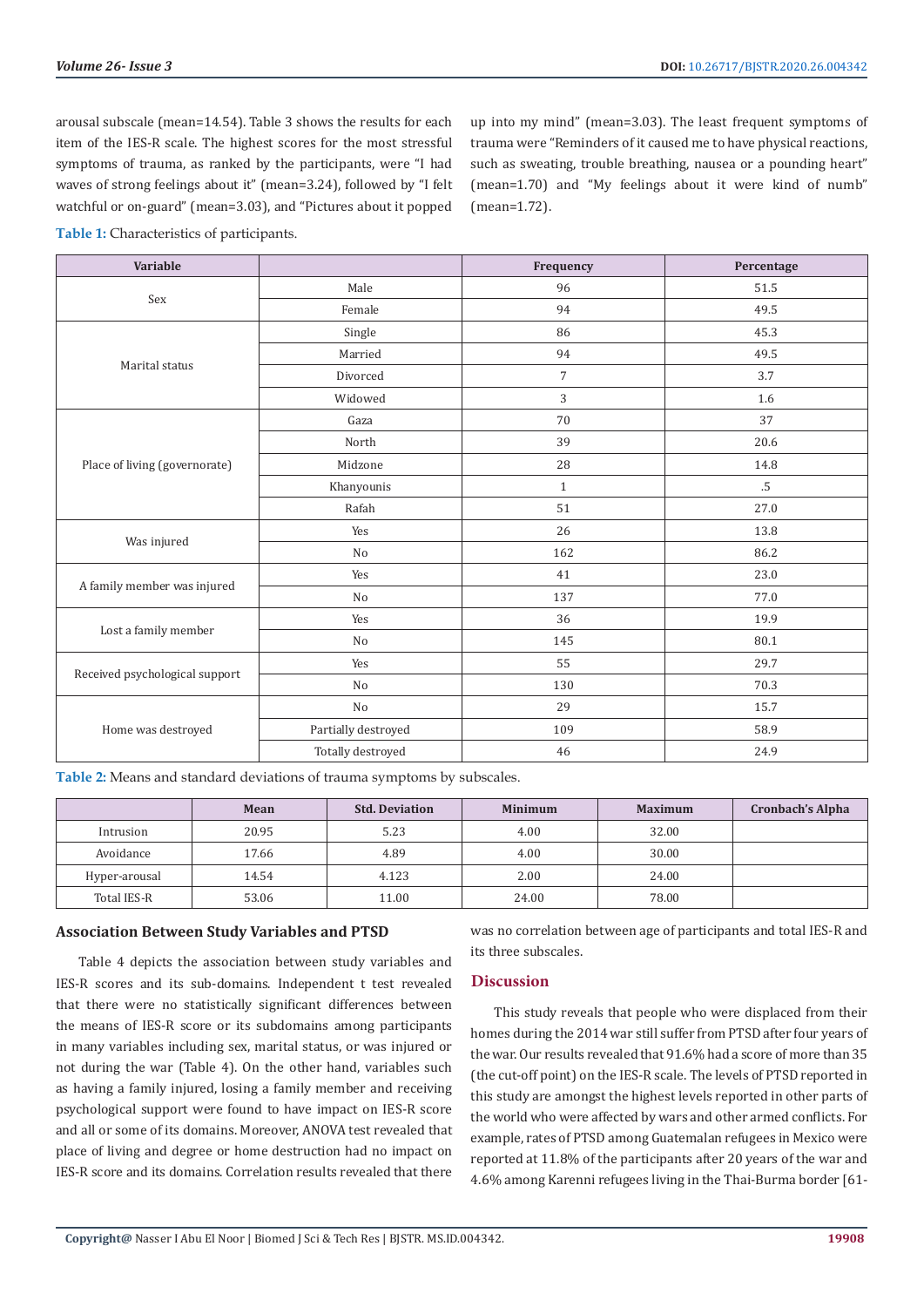63]. Studies about level of PTSD among participants from Bosnian refugees in Croatia varied from 26.3% [64] three years after the war to 5.6% [65] about 20 years after the war. Another study from Bosnia found that 18.6% of individuals in the resident's sample, 32.7% of those in medical treatment, and 38.6% of those receiving psychological treatment developed PTSD [66,67]. Similarly, rates of PTSD among participants from Afghanistan have varied between 20.4% (Scholte et al. 2004) to 42%.

**Table 3:** Means & SD of trauma symptoms by items (descending order).

|                | <b>Statement</b>                                                                                                         | <b>Mean</b> | <b>SD</b> |
|----------------|--------------------------------------------------------------------------------------------------------------------------|-------------|-----------|
| $\mathbf{1}$   | I had waves of strong feelings about it                                                                                  | 3.24        | 0.96      |
| $\overline{2}$ | I felt irritable and angry                                                                                               | 3.03        | 1.01      |
| 3              | Pictures about it popped up into my mind                                                                                 | 3.03        | 0.98      |
| 4              | I felt watchful or on-guard                                                                                              | 2.50        | 1.16      |
| 5              | Any reminder brought back feelings about it                                                                              | 2.85        | 1.12      |
| 6              | I avoided letting myself get upset when I thought about it or remembered it                                              | 2.37        | 1.08      |
| 7              | I tried to remove it from my memory                                                                                      | 2.46        | 1.21      |
| 8              | I had trouble falling asleep                                                                                             | 2.62        | 1.15      |
| 9              | Other things kept making me think about it                                                                               | 2.66        | 1.02      |
| 10             | I tried not to think about it                                                                                            | 2.42        | 1.10      |
| 11             | I thought about it when I didn't mean to                                                                                 | 2.24        | 1.11      |
| 12             | I was aware that I still had a lot of feelings about it, but I didn't deal with them                                     | 2.45        | 1.11      |
| 13             | I was jumpy and easily startled                                                                                          | 2.42        | 1.150     |
| 14             | I had trouble concentrating                                                                                              | 2.18        | 1.13      |
| 15             | I tried not to talk about it.                                                                                            | 2.33        | 1.10      |
| 16.            | I stayed away from reminders about it                                                                                    | 2.10        | 1.19      |
| 17             | I had dreams about it                                                                                                    | 2.39        | 1.25      |
| 18             | I found myself acting or feeling as if I was back at that time                                                           | 2.23        | 1.17      |
| 19             | I had trouble staying asleep                                                                                             | 2.62        | 1.15      |
| 20             | I felt as if it hadn't happened or wasn't real                                                                           | 1.81        | 1.32      |
| 21             | My feelings about it were kind of numb                                                                                   | 1.72        | 1.28      |
| 22             | Reminders of it caused me to have physical reactions, such as sweating, trouble breathing,<br>nausea or a pounding heart | 1.70        | 1.34      |

In a different cross-sectional study that was conduct in the town of Juba, (2 years after the end of the civil conflict in Sudan), results revealed that over one third (36%) of respondents met symptom criteria for PTSD. Another study that assessed level of PTSD of residents from South Sudan revealed 48% of residents in southern Sudan and 46% of refugees from southern Sudan living in Uganda had PTSD. Although that our study reported the highest level of PTSD, other several studies had reported similarly high rates of PTSD among civilians forced to leave their homes and areas of conflict. In their study, Roberts et al. found that more than 54% of participants who were forced to leave their area of living in Uganda during armed conflict met the criteria for PTSD and more than 67% of them met symptom criteria for depression. The results of Vinck et al. showed also that a high percentage of participants (74.3%) met PTSD symptom criteria and 44.5% met depression symptom criteria among Ugandans during armed conflicts. Dahl et al. found that the proportion of PTSD among women who had survived the most severe traumas (concentration camps or other kinds of detention) in Bosnia was as high as 71% of participants.

Factors influenced that the rate of PSTD among these women were high numbers of traumas, having children, being over 25 years of age, and reporting of an absent husband Dahl et al. The reasons for this unusual high level of PTSD among our participants could be due to one or two reasons. Firstly, the participants live on the border side between Gaza Strip and Israel where there are continuous harassments from the Israelis, which put continuous pressure and threats on the people living in this area. Examples of Israeli harassments include shooting at any person who gets close to the borders, limited invasions into the Palestinian side and bombardments of certain targets on the Palestinian side. Such act results occasionally in injuring or killing some of the Palestinians living near the borders. The second reason could be due to the Great Marsh of Return activities which started on March 30, 2018, a few months before starting our data collection. Since that time, Palestinians gathered on a weekly basis (each Friday) at the Palestinian side of the Palestinian-Israeli border line.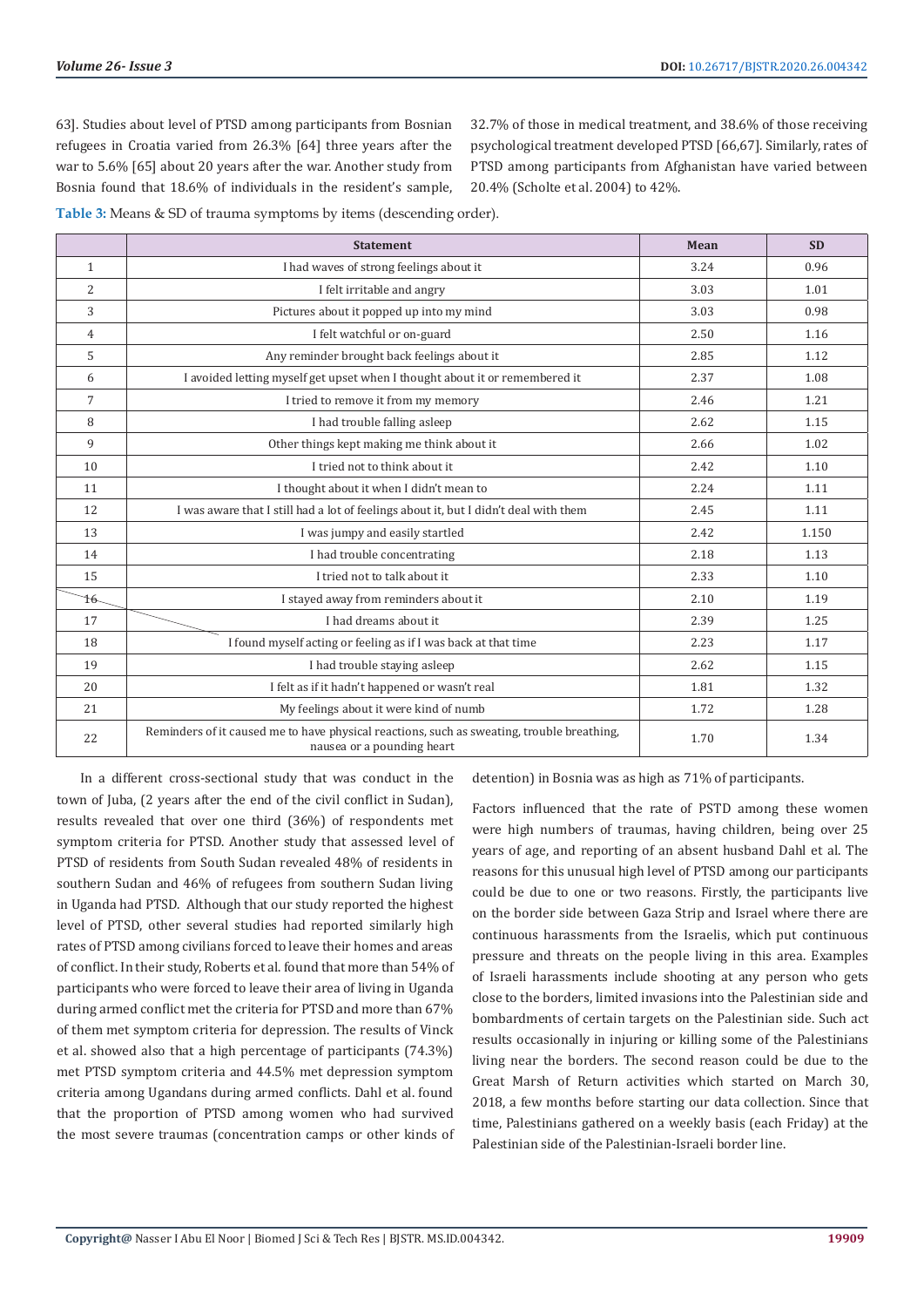| <b>IES-R</b>                           |                        | <b>Intrusion</b> |              | Avoidance |              | Hyper-arousal |              | <b>Total IES-R</b> |              |
|----------------------------------------|------------------------|------------------|--------------|-----------|--------------|---------------|--------------|--------------------|--------------|
| <b>Variable</b>                        |                        | Mean             | $\mathbf{P}$ | Mean      | $\mathbf{P}$ | Mean          | $\mathbf{P}$ | Mean               | $\mathbf{P}$ |
| Gender                                 | Male                   | 20.54            | 0.295        | 17.94     | 0.449        | 14.41         | 0.661        | 52.82              | 0.714        |
|                                        | Female                 | 21.34            |              | 17.4      |              | 14.68         |              | 53.41              |              |
| Marital<br>status                      | Single                 | 20.15            | 0.096        | 18.11     | 0.311        | 13.96         | 0.124        | 52.23              | 0.375        |
|                                        | Married                | 21.45            |              | 17.37     |              | 14.92         |              | 53.69              |              |
| Was injured                            | Yes                    | 22.14            | 0.075        | 16.92     | 0.438        | 14.73         | 0.746        | 9.29               | 0.686        |
|                                        | N <sub>o</sub>         | 20.68            |              | 17.82     |              | 14.5          |              | 11.23              |              |
| A family<br>member<br>injured          | Yes                    | 22.75            | 0.002        | 18.59     | 0.184        | 15.86         | 0.001        | 57.22              | 0.002        |
|                                        | N <sub>o</sub>         | 20.21            |              | 17.32     |              | 13.99         |              | 51.46              |              |
| Lost a family                          | Yes                    | 23.04            | 0.001        | 18.63     | 0.204        | 16.05         | 0.002        | 57.73              | 0.002        |
| member                                 | N <sub>o</sub>         | 20.26            |              | 17.4      |              | 14.07         |              | 51.68              |              |
| Home was<br>destroved                  | N <sub>0</sub>         | 20.5             | 0.749        | 17.06     | 0.535        | 14.52         | 0.948        | 51.87              | 0.678        |
|                                        | Partially<br>destroved | 20.67            |              | 17.37     |              | 14.49         |              | 52.53              |              |
|                                        | Totally<br>destroved   | 21.62            |              | 18.52     |              | 14.48         |              | 54.62              |              |
| Received<br>psychology-<br>cal support | N <sub>o</sub>         | 22.66            | 0.002        | 18.15     | 0.369        | 15.29         | 0.06         | 56.1               | 0.01         |
|                                        | Yes                    | 20.23            |              | 17.5      |              | 14.1          |              | 51.87              |              |
| Place of<br>living                     | Gaza                   | 21.24            | 0.153        | 17.41     | 0.29         | 14.17         | 0.07         | 52.79              | 0.069        |
|                                        | North                  | 20.38            |              | 16.55     |              | 14.2          |              | 51.13              |              |
|                                        | Midzone                | 19.92            |              | 18.21     |              | 14.4          |              | 52.28              |              |
|                                        | Rafah                  | 21.79            |              | 18.72     |              | 15.73         |              | 56.23              |              |

**Table 4:** Comparison of IES-R and its subscales in relation to different variables.

 The Israelis respond to this assembly by shooting at the Palestinians and throwing gas bombs against them. The latest report issued by the ministry of health on March 9th, 2019 revealed that 261 Palestinians were killed and 29,678 were injured). Such a high number of deaths and casualties leave people who are living in the area under constant pressure and constant threat to be killed or injured themselves or a family member which may contribute to the high level of PTSD reported in this study. Moreover, the results of this study showed that the level of PTSD among people from Gaza Strip who were forced to leave their homes were higher than those reported by health care professionals immediately after the same war and two years after the same war. This can be due to the fact that health care professionals (especially doctors) are getting familiar to deal with such stressful situations and dealing with cadavers and other badly injured people which help them to develop coping strategies which resolved in higher resilience during the exposure to victims during war time.

The study did not find significant associations of all independent variables, such as gender, marital status, etc. (Table 4) on the rate of PTSD. One exception was the variable receiving psychological support or not. Participants who received psychological support reported less scores of PTSDs in all the domains of IES-R, but these scores were statistically significant for intrusion domain (p  $= 0.002$ ) and for the total IES-R score (P = 0.010). This result, along with other findings from other studies, emphasize the importance of providing psychological support for this vulnerable individual

who are at consistent and continuous pressure and distress due to the on-going conflict at the Palestinian-Israeli borders. The highest scores of the IES-R went to the intrusion subscale (20.85) followed by avoidance (17.66) and hyper-arousal received the least score (14.54). These findings wear in line with other studies which reported that avoidance was the most prominent symptom followed by avoidance and hyper-arousal among health care providers who witnessed the 2008 and 2014 wars against the Gaza Strip.

#### **Conclusion**

Results of this study revealed a very high level of PTSD among Palestinians who were forced to leave their homes four years after the 2014 war. The reported rate of PTSD is one of the highest levels reported in global literature. PTSD has a negative sequel on mental health. For example, it leads to depression and dysphoria, increased anger level, family distress and troubled family relationships and secondary traumatization among family members and social dysfunction. The presence of high numbers of PTSD cases requires the implementation of individual and community-based treatment programs to protect them and promote their mental health. Examples of treatment programs include sessions of supportive counseling and psychoeducation. Many programs that provide psychosocial support, especially those implemented by local personnel, showed promising outcomes and were effective to reduce the impact of PTSD. Moreover Hyman, Gold and Cott added that social support had significantly buffered PTSD development.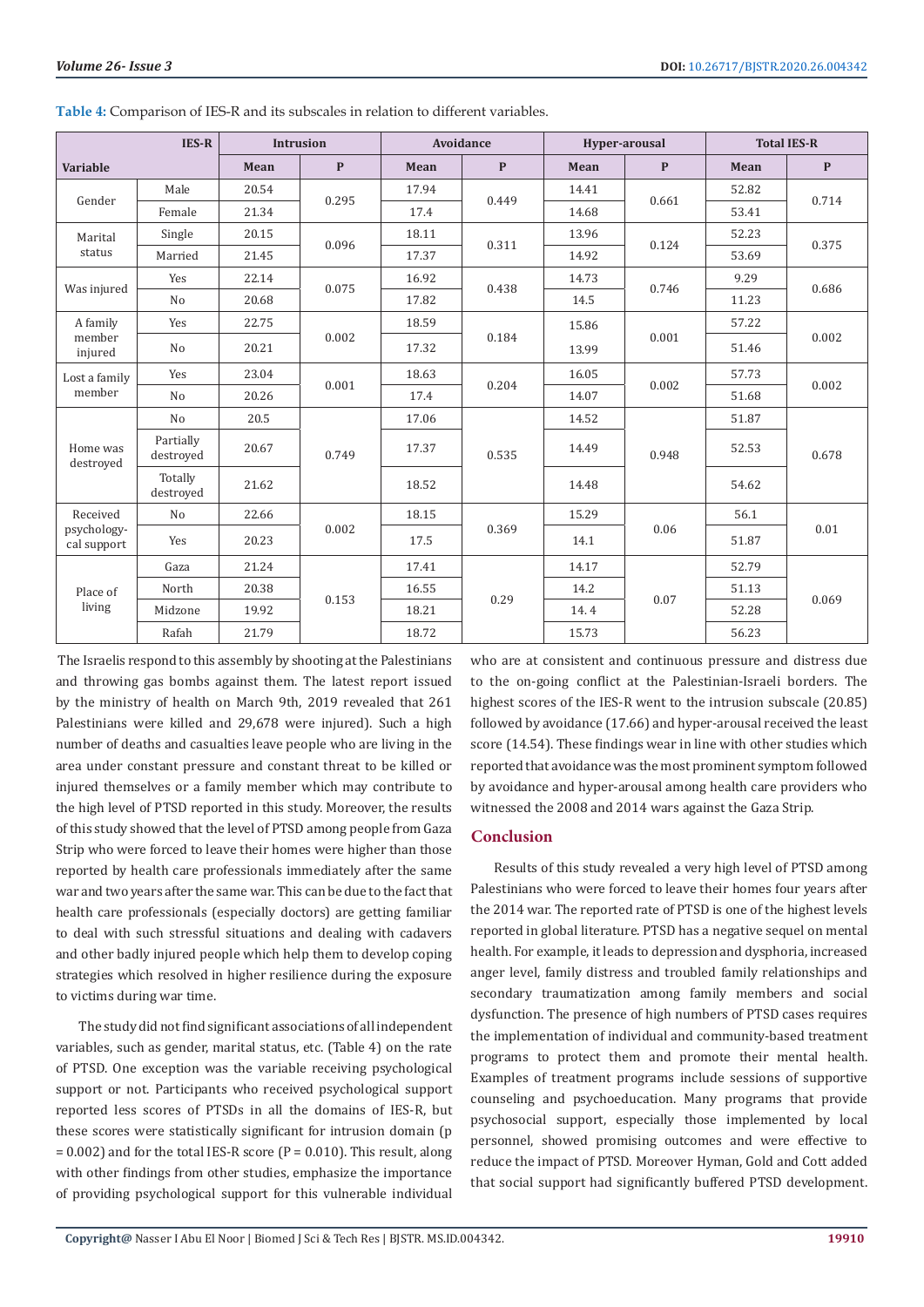Based on that, the researchers recommend the implementation of such supportive programs to buffer PTSD and limit its impact on mental health of people living on war zones.

#### **References**

- 1. [Abdelaziz T, T Abdulla, P Vostanis \(2013\) Coping strategies of children](https://refugeeresearch.net/wp-content/uploads/2017/06/Coping-strategies-of-children-and-adolescents-exposed-to-war-conflict.pdf)  [and adolescents exposed to war conflict.](https://refugeeresearch.net/wp-content/uploads/2017/06/Coping-strategies-of-children-and-adolescents-exposed-to-war-conflict.pdf)
- 2. [Abu El Noor NI, YI Aljeesh, AK S Radwan, MK Abu El Noor, IAI Qddura](https://pubmed.ncbi.nlm.nih.gov/29579511-post-traumatic-stress-disorder-among-health-care-providers-two-years-following-the-israeli-attacks-against-gaza-strip-in-august-2014-another-call-for-policy-intervention/)  [\(2018\) Post-traumatic Stress Disorder Among Health Care Providers](https://pubmed.ncbi.nlm.nih.gov/29579511-post-traumatic-stress-disorder-among-health-care-providers-two-years-following-the-israeli-attacks-against-gaza-strip-in-august-2014-another-call-for-policy-intervention/)  [Two Years Following the Israeli Attacks Against Gaza Strip in August](https://pubmed.ncbi.nlm.nih.gov/29579511-post-traumatic-stress-disorder-among-health-care-providers-two-years-following-the-israeli-attacks-against-gaza-strip-in-august-2014-another-call-for-policy-intervention/)  [2014: Another Call for Policy Intervention. Archives of psychiatric](https://pubmed.ncbi.nlm.nih.gov/29579511-post-traumatic-stress-disorder-among-health-care-providers-two-years-following-the-israeli-attacks-against-gaza-strip-in-august-2014-another-call-for-policy-intervention/)  [nursing 32\(2\): 188-193.](https://pubmed.ncbi.nlm.nih.gov/29579511-post-traumatic-stress-disorder-among-health-care-providers-two-years-following-the-israeli-attacks-against-gaza-strip-in-august-2014-another-call-for-policy-intervention/)
- 3. [Abu El Noor NI, YI Aljeesh, AS Radwan, MK Abu El Noor, IA I Qddura, et](https://pubmed.ncbi.nlm.nih.gov/26992869-post-traumatic-stress-disorder-among-health-care-providers-following-the-israeli-attacks-against-gaza-strip-in-2014-a-call-for-immediate-policy-actions/)  [al. \(2016\) Post-traumatic stress disorder among health care providers](https://pubmed.ncbi.nlm.nih.gov/26992869-post-traumatic-stress-disorder-among-health-care-providers-following-the-israeli-attacks-against-gaza-strip-in-2014-a-call-for-immediate-policy-actions/)  [following the Israeli attacks against Gaza Strip in 2014: a call for](https://pubmed.ncbi.nlm.nih.gov/26992869-post-traumatic-stress-disorder-among-health-care-providers-following-the-israeli-attacks-against-gaza-strip-in-2014-a-call-for-immediate-policy-actions/)  [immediate policy actions. Archives of psychiatric nursing 30\(2\): 185-](https://pubmed.ncbi.nlm.nih.gov/26992869-post-traumatic-stress-disorder-among-health-care-providers-following-the-israeli-attacks-against-gaza-strip-in-2014-a-call-for-immediate-policy-actions/) [191.](https://pubmed.ncbi.nlm.nih.gov/26992869-post-traumatic-stress-disorder-among-health-care-providers-following-the-israeli-attacks-against-gaza-strip-in-2014-a-call-for-immediate-policy-actions/)
- 4. [Al Sheikh NA M, AA M Thabet \(2017\) Post-Traumatic Stress Disorder due](https://pdfs.semanticscholar.org/e3ac/a7f0f4dd3ef0fc6cba1881d9c8d6548b1e40.pdf)  [to War Trauma, Social and Family Support among Adolescent in the Gaza](https://pdfs.semanticscholar.org/e3ac/a7f0f4dd3ef0fc6cba1881d9c8d6548b1e40.pdf)  [Strip. J Nurs Health Sci 3: 10.](https://pdfs.semanticscholar.org/e3ac/a7f0f4dd3ef0fc6cba1881d9c8d6548b1e40.pdf)
- 5. [Al Ghalayini H, AM Thabet \(2017\) The Relationship between War](https://refugeeresearch.net/wp-content/uploads/2017/06/The-relationship-between-war-trauma-and-anxiety-and-mental-health-Heba-final-version.pdf)  [Trauma and Anxiety and Posttraumatic Stress Disorder among Preschool](https://refugeeresearch.net/wp-content/uploads/2017/06/The-relationship-between-war-trauma-and-anxiety-and-mental-health-Heba-final-version.pdf)  [Children in the Gaza strip. Arab Journal of Psychiatry 28.](https://refugeeresearch.net/wp-content/uploads/2017/06/The-relationship-between-war-trauma-and-anxiety-and-mental-health-Heba-final-version.pdf)
- 6. [Alhajjar B \(2014\) Gaza nurses after war: Are they traumatized? Procedia-](https://www.sciencedirect.com/science/article/pii/S1877042813054293)[Social and Behavioral Sciences 114: 802-809.](https://www.sciencedirect.com/science/article/pii/S1877042813054293)
- 7. (2000) American Psychiatric Association. Diagnostic and statistical manual of mental disorders. Washington, DC: American Psychiatric Association.
- 8. Andreasen NC (2011) What is post-traumatic stress disorder? Dialogues in clinical neuroscience 13: 240.
- 9. [Ben Ezra M, Y Palgi, N Essar \(2007\) Impact of war stress on posttraumatic](https://pubmed.ncbi.nlm.nih.gov/17484945-impact-of-war-stress-on-posttraumatic-stress-symptoms-in-hospital-personnel/)  [stress symptoms in hospital personnel. Gen Hosp Psychiatry 29\(3\): 264-](https://pubmed.ncbi.nlm.nih.gov/17484945-impact-of-war-stress-on-posttraumatic-stress-symptoms-in-hospital-personnel/) [266.](https://pubmed.ncbi.nlm.nih.gov/17484945-impact-of-war-stress-on-posttraumatic-stress-symptoms-in-hospital-personnel/)
- 10. [Biehn TL, A Contractor JD Elhai, M Tamburrino, TH Fine, MR Prescott](https://pubmed.ncbi.nlm.nih.gov/22974471-relations-between-the-underlying-dimensions-of-ptsd-and-major-depression-using-an-epidemiological-survey-of-deployed-ohio-national-guard-soldiers/)  [\(2013\) Relations between the underlying dimensions of PTSD and major](https://pubmed.ncbi.nlm.nih.gov/22974471-relations-between-the-underlying-dimensions-of-ptsd-and-major-depression-using-an-epidemiological-survey-of-deployed-ohio-national-guard-soldiers/)  [depression using an epidemiological survey of deployed Ohio National](https://pubmed.ncbi.nlm.nih.gov/22974471-relations-between-the-underlying-dimensions-of-ptsd-and-major-depression-using-an-epidemiological-survey-of-deployed-ohio-national-guard-soldiers/)  [Guard soldiers. Journal of Affective Disorders 144\(1-2\): 106-111.](https://pubmed.ncbi.nlm.nih.gov/22974471-relations-between-the-underlying-dimensions-of-ptsd-and-major-depression-using-an-epidemiological-survey-of-deployed-ohio-national-guard-soldiers/)
- 11. [Blanc J, E Bui, Y Mouchenik, D Derivois, P Birmes \(2015\) Prevalence of](https://pubmed.ncbi.nlm.nih.gov/25451405-prevalence-of-post-traumatic-stress-disorder-and-depression-in-two-groups-of-children-one-year-after-the-january-2010-earthquake-in-haiti/)  [post-traumatic stress disorder and depression in two groups of children](https://pubmed.ncbi.nlm.nih.gov/25451405-prevalence-of-post-traumatic-stress-disorder-and-depression-in-two-groups-of-children-one-year-after-the-january-2010-earthquake-in-haiti/)  [one year after the January 2010 earthquake in Haiti. Journal of affective](https://pubmed.ncbi.nlm.nih.gov/25451405-prevalence-of-post-traumatic-stress-disorder-and-depression-in-two-groups-of-children-one-year-after-the-january-2010-earthquake-in-haiti/)  [disorders 172: 121-126.](https://pubmed.ncbi.nlm.nih.gov/25451405-prevalence-of-post-traumatic-stress-disorder-and-depression-in-two-groups-of-children-one-year-after-the-january-2010-earthquake-in-haiti/)
- 12. Briere J (1977) Psychological assessment of adult posttraumatic states. Washington, DC: American Psychological Association.
- 13. [Cardozo BL, OO Bilukha, CAG Crawford, I Shaikh, MI Wolfe, et al. \(2004a\)](https://pubmed.ncbi.nlm.nih.gov/15292083-mental-health-social-functioning-and-disability-in-postwar-afghanistan/)  [Mental health, social functioning, and disability in postwar Afghanistan.](https://pubmed.ncbi.nlm.nih.gov/15292083-mental-health-social-functioning-and-disability-in-postwar-afghanistan/)  [Jama 292\(2\): 575-584.](https://pubmed.ncbi.nlm.nih.gov/15292083-mental-health-social-functioning-and-disability-in-postwar-afghanistan/)
- 14. [Cardozo BL, L Talley A Burton, C Crawford \(2004b\) Karenni refugees](https://pubmed.ncbi.nlm.nih.gov/15081211-karenni-refugees-living-in-thai-burmese-border-camps-traumatic-experiences-mental-health-outcomes-and-social-functioning/)  [living in Thai–Burmese border camps: traumatic experiences, mental](https://pubmed.ncbi.nlm.nih.gov/15081211-karenni-refugees-living-in-thai-burmese-border-camps-traumatic-experiences-mental-health-outcomes-and-social-functioning/)  [health outcomes, and social functioning. Social science & medicine](https://pubmed.ncbi.nlm.nih.gov/15081211-karenni-refugees-living-in-thai-burmese-border-camps-traumatic-experiences-mental-health-outcomes-and-social-functioning/)  [58\(12\): 2637-2644.](https://pubmed.ncbi.nlm.nih.gov/15081211-karenni-refugees-living-in-thai-burmese-border-camps-traumatic-experiences-mental-health-outcomes-and-social-functioning/)
- 15. [Dahl S, A Mutapcic, B Schei \(1998\) Traumatic events and predictive](https://pubmed.ncbi.nlm.nih.gov/9479682-traumatic-events-and-predictive-factors-for-posttraumatic-symptoms-in-displaced-bosnian-women-in-a-war-zone/)  [factors for posttraumatic symptoms in displaced Bosnian women in](https://pubmed.ncbi.nlm.nih.gov/9479682-traumatic-events-and-predictive-factors-for-posttraumatic-symptoms-in-displaced-bosnian-women-in-a-war-zone/)  [a war zone. Journal of Traumatic Stress: Official Publication of The](https://pubmed.ncbi.nlm.nih.gov/9479682-traumatic-events-and-predictive-factors-for-posttraumatic-symptoms-in-displaced-bosnian-women-in-a-war-zone/)  [International Society for Traumatic Stress Studies 11\(1\): 137-145.](https://pubmed.ncbi.nlm.nih.gov/9479682-traumatic-events-and-predictive-factors-for-posttraumatic-symptoms-in-displaced-bosnian-women-in-a-war-zone/)
- 16. [Davis J, P Byrd, J Rhudy, D Wright \(2007\) Characteristics of chronic](https://psycnet.apa.org/record/2007-19418-001)  [nightmares in a trauma-exposed treatment-seeking sample. Dreaming](https://psycnet.apa.org/record/2007-19418-001)  [17\(4\): 187-198.](https://psycnet.apa.org/record/2007-19418-001)
- 17. [Dekel R, CM Monson \(2010\) Military-related post-traumatic stress](https://www.sciencedirect.com/science/article/abs/pii/S1359178910000273)  [disorder and family relations: Current knowledge and future directions.](https://www.sciencedirect.com/science/article/abs/pii/S1359178910000273)  [Aggression and Violent Behavior 15\(4\): 303-309.](https://www.sciencedirect.com/science/article/abs/pii/S1359178910000273)
- 18. [Dyregrov A, R Gjestad \(2003\) A maritime disaster: reactions and follow](https://pubmed.ncbi.nlm.nih.gov/12722485-a-maritime-disaster-reactions-and-follow-up/)[up. Int J Emerg Ment Health 5\(1\): 3-14.](https://pubmed.ncbi.nlm.nih.gov/12722485-a-maritime-disaster-reactions-and-follow-up/)
- 19. [Elhai JD, MJ Gray, TB Kashdan, CL Franklin \(2005\) Which instruments](https://pubmed.ncbi.nlm.nih.gov/16281252-which-instruments-are-most-commonly-used-to-assess-traumatic-event-exposure-and-posttraumatic-effects-a-survey-of-traumatic-stress-professionals/) [are most commonly used to assess traumatic event exposure and](https://pubmed.ncbi.nlm.nih.gov/16281252-which-instruments-are-most-commonly-used-to-assess-traumatic-event-exposure-and-posttraumatic-effects-a-survey-of-traumatic-stress-professionals/) [posttraumatic effects? A survey of traumatic stress professionals. J](https://pubmed.ncbi.nlm.nih.gov/16281252-which-instruments-are-most-commonly-used-to-assess-traumatic-event-exposure-and-posttraumatic-effects-a-survey-of-traumatic-stress-professionals/) [Trauma Stress 18\(5\): 541-545.](https://pubmed.ncbi.nlm.nih.gov/16281252-which-instruments-are-most-commonly-used-to-assess-traumatic-event-exposure-and-posttraumatic-effects-a-survey-of-traumatic-stress-professionals/)
- 20. [Galovski T, JA Lyons \(2004\) Psychological sequelae of combat violence:](https://www.sciencedirect.com/science/article/abs/pii/S1359178903000454) [A review of the impact of PTSD on the veteran's family and possible](https://www.sciencedirect.com/science/article/abs/pii/S1359178903000454) [interventions. Aggression and violent behavior 9\(5\): 477-501.](https://www.sciencedirect.com/science/article/abs/pii/S1359178903000454)
- 21. [Hall BJ, SM Murray, S Galea, D Canetti, SE Hobfoll \(2015\) Loss of social](https://pubmed.ncbi.nlm.nih.gov/25398199-loss-of-social-resources-predicts-incident-posttraumatic-stress-disorder-during-ongoing-political-violence-within-the-palestinian-authority/) [resources predicts incident posttraumatic stress disorder during](https://pubmed.ncbi.nlm.nih.gov/25398199-loss-of-social-resources-predicts-incident-posttraumatic-stress-disorder-during-ongoing-political-violence-within-the-palestinian-authority/) [ongoing political violence within the Palestinian Authority. Social](https://pubmed.ncbi.nlm.nih.gov/25398199-loss-of-social-resources-predicts-incident-posttraumatic-stress-disorder-during-ongoing-political-violence-within-the-palestinian-authority/) [psychiatry and psychiatric epidemiology 50\(4\): 561-568.](https://pubmed.ncbi.nlm.nih.gov/25398199-loss-of-social-resources-predicts-incident-posttraumatic-stress-disorder-during-ongoing-political-violence-within-the-palestinian-authority/)
- 22. [Hodgetts G, T Broers, M Godwin, E Bowering, M Hasanovic \(2003\)](https://academic.oup.com/fampra/article/20/4/489/625256) [Post-traumatic stress disorder among family physicians in Bosnia and](https://academic.oup.com/fampra/article/20/4/489/625256) [Herzegovina. Fam Pract 20\(4\): 489-491.](https://academic.oup.com/fampra/article/20/4/489/625256)
- 23. [Hollifield M, TD Warner, N Lian, B Krakow, H Jenkins, et al. \(2002\)](https://pubmed.ncbi.nlm.nih.gov/12150673-measuring-trauma-and-health-status-in-refugees-a-critical-review/) [Measuring trauma and health status in refugees: a critical review. Jama](https://pubmed.ncbi.nlm.nih.gov/12150673-measuring-trauma-and-health-status-in-refugees-a-critical-review/) [288\(5\): 611-621.](https://pubmed.ncbi.nlm.nih.gov/12150673-measuring-trauma-and-health-status-in-refugees-a-critical-review/)
- 24. [Horowitz M, N Wilner, W Alvarez \(1979\) Impact of Event Scale: a](https://pubmed.ncbi.nlm.nih.gov/472086-impact-of-event-scale-a-measure-of-subjective-stress/) [measure of subjective stress. Psychosom Med 41\(3\): 209-218.](https://pubmed.ncbi.nlm.nih.gov/472086-impact-of-event-scale-a-measure-of-subjective-stress/)
- 25. [Hyman SM, SN Gold, MA Cott \(2003\) Forms of social support that](https://link.springer.com/article/10.1023/A:1025117311660) [moderate PTSD in childhood sexual abuse survivors. Journal of Family](https://link.springer.com/article/10.1023/A:1025117311660) [Violence 18: 295-300.](https://link.springer.com/article/10.1023/A:1025117311660)
- 26. [Karunakara UK, F Neuner, M Schauer, K Singh, K Hill, et al. \(2004\)](https://pubmed.ncbi.nlm.nih.gov/15477186-traumatic-events-and-symptoms-of-post-traumatic-stress-disorder-amongst-sudanese-nationals-refugees-and-ugandans-in-the-west-nile/) [Traumatic events and symptoms of post-traumatic stress disorder](https://pubmed.ncbi.nlm.nih.gov/15477186-traumatic-events-and-symptoms-of-post-traumatic-stress-disorder-amongst-sudanese-nationals-refugees-and-ugandans-in-the-west-nile/) [amongst Sudanese nationals, refugees and Ugandans in the West Nile.](https://pubmed.ncbi.nlm.nih.gov/15477186-traumatic-events-and-symptoms-of-post-traumatic-stress-disorder-amongst-sudanese-nationals-refugees-and-ugandans-in-the-west-nile/) [African health sciences 4\(2\): 83-93.](https://pubmed.ncbi.nlm.nih.gov/15477186-traumatic-events-and-symptoms-of-post-traumatic-stress-disorder-amongst-sudanese-nationals-refugees-and-ugandans-in-the-west-nile/)
- 27. [Kessler RC \(2000\) Posttraumatic stress disorder: the burden to the](https://pubmed.ncbi.nlm.nih.gov/10761674-posttraumatic-stress-disorder-the-burden-to-the-individual-and-to-society/) [individual and to society. J Clin Psychiatry, 61\(Suppl 5\): 4-12.](https://pubmed.ncbi.nlm.nih.gov/10761674-posttraumatic-stress-disorder-the-burden-to-the-individual-and-to-society/)
- 28. [Khamis V \(2015\) Coping with war trauma and psychological](https://pubmed.ncbi.nlm.nih.gov/25642655-coping-with-war-trauma-and-psychological-distress-among-school-age-palestinian-children/) [distress among school-age Palestinian children. American journal of](https://pubmed.ncbi.nlm.nih.gov/25642655-coping-with-war-trauma-and-psychological-distress-among-school-age-palestinian-children/) [orthopsychiatry 85\(1\): 72.](https://pubmed.ncbi.nlm.nih.gov/25642655-coping-with-war-trauma-and-psychological-distress-among-school-age-palestinian-children/)
- 29. [Kim HS, D Schwartz Barcott, IM Holter, M Lorensen \(1995\) Developing](https://pubmed.ncbi.nlm.nih.gov/7745193-developing-a-translation-of-the-mcgill-pain-questionnaire-for-cross-cultural-comparison-an-example-from-norway/) [a translation of the McGill pain questionnaire for cross-cultural](https://pubmed.ncbi.nlm.nih.gov/7745193-developing-a-translation-of-the-mcgill-pain-questionnaire-for-cross-cultural-comparison-an-example-from-norway/) [comparison: an example from Norway. J Adv Nurs 21\(3\): 421-426.](https://pubmed.ncbi.nlm.nih.gov/7745193-developing-a-translation-of-the-mcgill-pain-questionnaire-for-cross-cultural-comparison-an-example-from-norway/)
- 30. [Lavoie S, LR Talbot, L Mathieu \(2011\) Post-traumatic stress disorder](https://pubmed.ncbi.nlm.nih.gov/21323975-post-traumatic-stress-disorder-symptoms-among-emergency-nurses-their-perspective-and-a-tailor-made-solution/) [symptoms among emergency nurses: their perspective and a 'tailor](https://pubmed.ncbi.nlm.nih.gov/21323975-post-traumatic-stress-disorder-symptoms-among-emergency-nurses-their-perspective-and-a-tailor-made-solution/)[made' solution. J Adv Nurs 67\(7\): 1514-1522.](https://pubmed.ncbi.nlm.nih.gov/21323975-post-traumatic-stress-disorder-symptoms-among-emergency-nurses-their-perspective-and-a-tailor-made-solution/)
- 31. [Luce A, J Firth Cozens, S Midgley, C Burges \(2002\) After the Omagh](https://pubmed.ncbi.nlm.nih.gov/11936718-after-the-omagh-bomb-posttraumatic-stress-disorder-in-health-service-staff/) [bomb: posttraumatic stress disorder in health service staff. J Trauma](https://pubmed.ncbi.nlm.nih.gov/11936718-after-the-omagh-bomb-posttraumatic-stress-disorder-in-health-service-staff/) [Stress 15\(1\): 27-30.](https://pubmed.ncbi.nlm.nih.gov/11936718-after-the-omagh-bomb-posttraumatic-stress-disorder-in-health-service-staff/)
- 32. [McCarthy S \(2001\) Post-traumatic stress disorder in people with](https://www.cambridge.org/core/journals/advances-in-psychiatric-treatment/article/posttraumatic-stress-disorder-in-people-with-learning-disability/B179AB5583E877EB2C972602A7F79CA3) [learning disabilities. Advances in Psychiatric Treatment 7\(3\): 163-169.](https://www.cambridge.org/core/journals/advances-in-psychiatric-treatment/article/posttraumatic-stress-disorder-in-people-with-learning-disability/B179AB5583E877EB2C972602A7F79CA3)
- 33. [McInnes K, N Sarajlić, J Lavelle, I Sarajlić \(1999\) Disability associated](https://pubmed.ncbi.nlm.nih.gov/10442658-disability-associated-with-psychiatric-comorbidity-and-health-status-in-bosnian-refugees-living-in-croatia/) [with psychiatric comorbidity and health status in Bosnian refugees](https://pubmed.ncbi.nlm.nih.gov/10442658-disability-associated-with-psychiatric-comorbidity-and-health-status-in-bosnian-refugees-living-in-croatia/) [living in Croatia. Jama 282\(5\): 433-439.](https://pubmed.ncbi.nlm.nih.gov/10442658-disability-associated-with-psychiatric-comorbidity-and-health-status-in-bosnian-refugees-living-in-croatia/)
- 34.(2019) Ministry of Health. A special report about Israeli agression againist participants of Peaceful Marsh of Return. Gaza.
- 35. [Nemeroff CB, JD Bremner, EB Foa, HS Mayberg, CS North \(2006\)](https://pubmed.ncbi.nlm.nih.gov/16242154-posttraumatic-stress-disorder-a-state-of-the-science-review/) [Posttraumatic stress disorder: a state-of-the-science review. J Psychiatr](https://pubmed.ncbi.nlm.nih.gov/16242154-posttraumatic-stress-disorder-a-state-of-the-science-review/) [Res 40\(1\): 1-21.](https://pubmed.ncbi.nlm.nih.gov/16242154-posttraumatic-stress-disorder-a-state-of-the-science-review/)
- 36. [Neuner F, M Schauer, C Klaschik, U Karunakara, T Elbert \(2004\) A](https://pubmed.ncbi.nlm.nih.gov/15301642-a-comparison-of-narrative-exposure-therapy-supportive-counseling-and-psychoeducation-for-treating-posttraumatic-stress-disorder-in-an-african-refugee-settlement/) [comparison of narrative exposure therapy, supportive counseling, and](https://pubmed.ncbi.nlm.nih.gov/15301642-a-comparison-of-narrative-exposure-therapy-supportive-counseling-and-psychoeducation-for-treating-posttraumatic-stress-disorder-in-an-african-refugee-settlement/) [psychoeducation for treating posttraumatic stress disorder in an african](https://pubmed.ncbi.nlm.nih.gov/15301642-a-comparison-of-narrative-exposure-therapy-supportive-counseling-and-psychoeducation-for-treating-posttraumatic-stress-disorder-in-an-african-refugee-settlement/) [refugee settlement. Journal of consulting and clinical psychology 72\(4\):](https://pubmed.ncbi.nlm.nih.gov/15301642-a-comparison-of-narrative-exposure-therapy-supportive-counseling-and-psychoeducation-for-treating-posttraumatic-stress-disorder-in-an-african-refugee-settlement/) [579.](https://pubmed.ncbi.nlm.nih.gov/15301642-a-comparison-of-narrative-exposure-therapy-supportive-counseling-and-psychoeducation-for-treating-posttraumatic-stress-disorder-in-an-african-refugee-settlement/)
- 37. [Nosè M, F Ballette, I Bighelli, G Turrini, M Purgato, et al. \(2017\)](https://pubmed.ncbi.nlm.nih.gov/28151992-psychosocial-interventions-for-post-traumatic-stress-disorder-in-refugees-and-asylum-seekers-resettled-in-high-income-countries-systematic-review-and-meta-analysis/) [Psychosocial interventions for post-traumatic stress disorder in refugees](https://pubmed.ncbi.nlm.nih.gov/28151992-psychosocial-interventions-for-post-traumatic-stress-disorder-in-refugees-and-asylum-seekers-resettled-in-high-income-countries-systematic-review-and-meta-analysis/) [and asylum seekers resettled in high-income countries: Systematic](https://pubmed.ncbi.nlm.nih.gov/28151992-psychosocial-interventions-for-post-traumatic-stress-disorder-in-refugees-and-asylum-seekers-resettled-in-high-income-countries-systematic-review-and-meta-analysis/) [review and meta-analysis. PloS one, 12\(2\): e0171030.](https://pubmed.ncbi.nlm.nih.gov/28151992-psychosocial-interventions-for-post-traumatic-stress-disorder-in-refugees-and-asylum-seekers-resettled-in-high-income-countries-systematic-review-and-meta-analysis/)